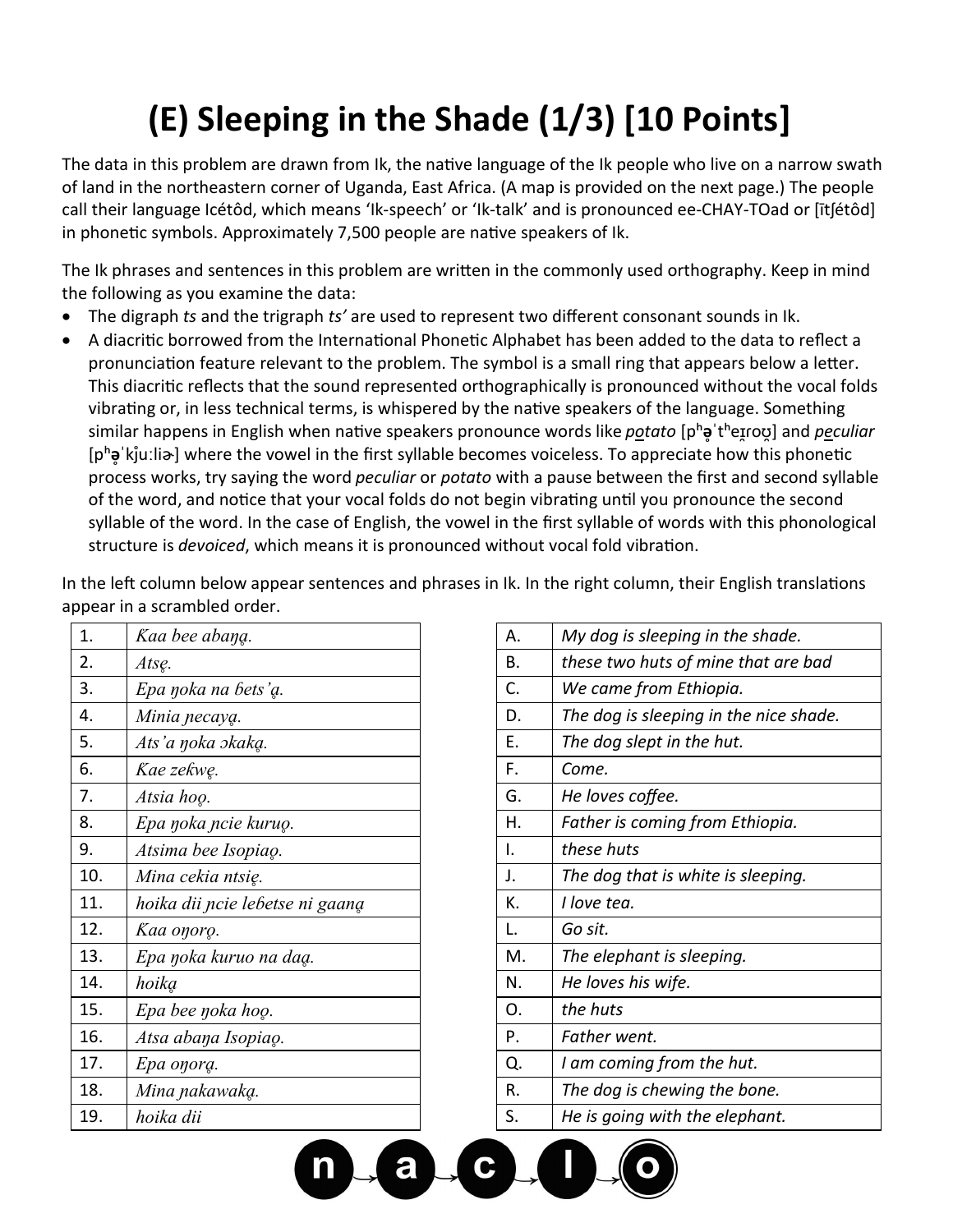## **(E) Sleeping in the Shade (2/3)**

**E1.** Match each English sentence/phrase (A-S) to its corresponding Ik translation (1-19):